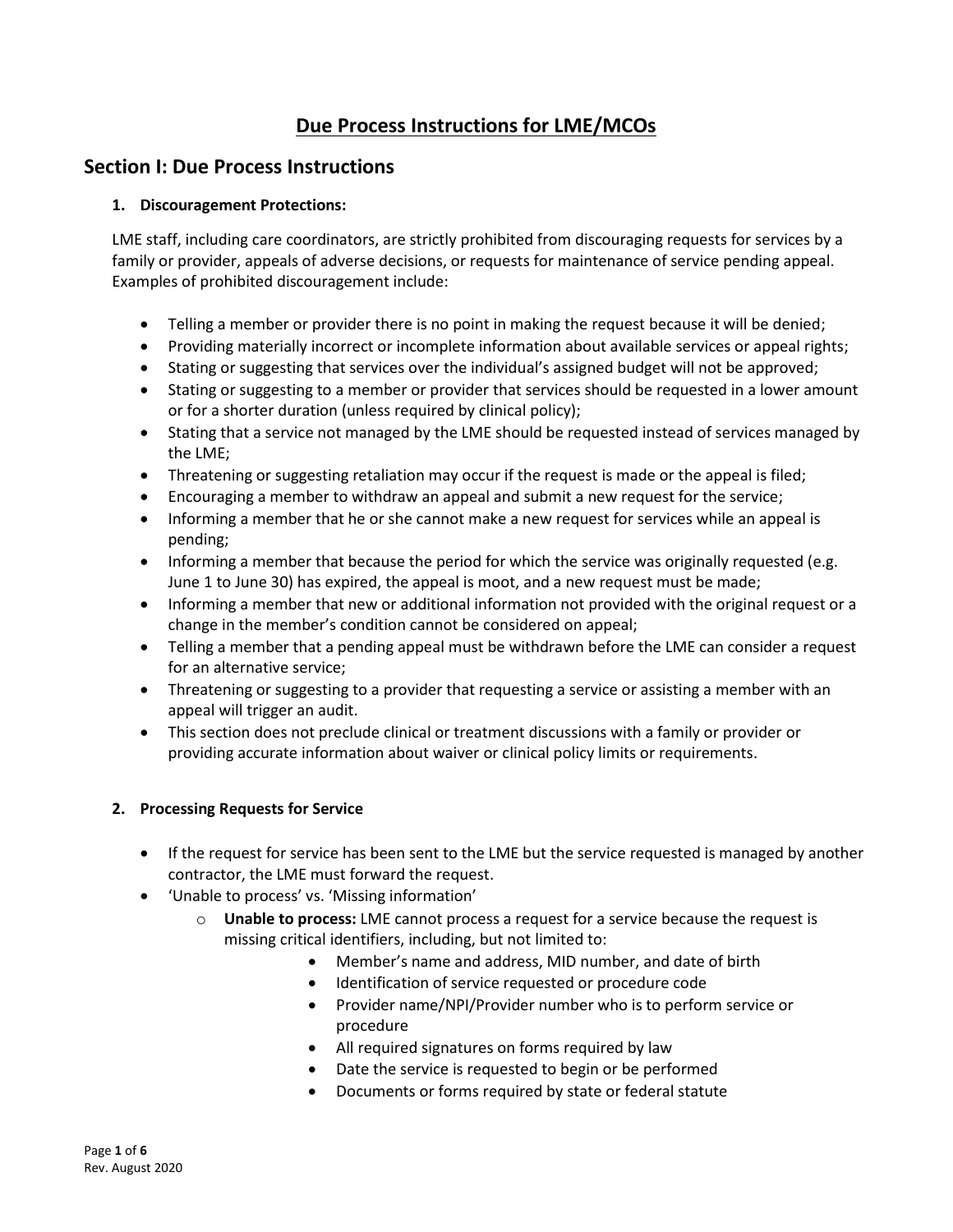- If a request for service cannot be processed because it is missing critical identifiers, the request should be returned marked as 'unable to process', identifying what necessary information is missing.
- o **Missing information:** a request is missing information needed to determine medical necessity.
	- If a request is missing information needed to determine medical necessity, the LME must request additional information.
	- If the additional information is not provided:
		- LME must make a decision based on the information available at the time of the request, if possible.
		- If the LME is unable to make a decision based on the information available at the time of the request, the LME is to issue form "LME Initial 2001", denying the request for 'additional information requested was not received'. Specify the information that was not provided.
- The LME must follow time frames for processing requests set out in federal regulations:
	- $\circ$  For standard authorization decisions, provide [notice](https://www.law.cornell.edu/definitions/index.php?width=840&height=800&iframe=true&def_id=056aed00403d12615cf8673ac47ed44e&term_occur=3&term_src=Title:42:Chapter:IV:Subchapter:C:Part:438:Subpart:D:438.210) as expeditiously as the member's condition requires and within [State-](https://www.law.cornell.edu/definitions/index.php?width=840&height=800&iframe=true&def_id=ca92247e53beeed90570e93dd9ef3baa&term_occur=7&term_src=Title:42:Chapter:IV:Subchapter:C:Part:438:Subpart:D:438.210)established timeframes that may not exceed 14 calendar days following receipt of the request for service, with a possible extension of up to 14 additional calendar days, if the member or the provider requests an extension or the MCO justifies (to the state agency upon request) a need for additional information and how the extension is in the member's interest.
	- $\circ$  If a provider indicates, or the MCO determines, that following the standard timeframe could seriously jeopardize the member's life, health or ability to attain, maintain, or regain maximum function, the MCO must make an expedited authorization decision and provide notice as expeditiously as the member's health condition requires and no later than 72 hours after receipt of the request for service.
	- $\circ$  For a notice of change in services, notice must be mailed at least 10 days before the proposed effective date of the change in services

### **3. APPEAL REQUESTS**

- Appeal requests must be received within 60 days either in person or by mail, fax, email or telephone. If the member or authorized representative calls or emails within 60 days to request an appeal, the LME must have a process for receiving and recording these appeals. Be sure to inform the member that he/she must also submit a signed appeal request form within 14 days after the call or email.
- Inform the member that LME assistance in completing the form is available. This assistance also must be provided when requested during other steps of the appeal process. The LME must have a procedure for receiving and acting on requests for assistance with the appeal process.
- A provider or a representative can file the appeal request with the written permission of the member.
- An appeal request can also be filed based on a failure of the LME to act within the required timeframes. There is no deadline for such a request if no notice of decision was sent.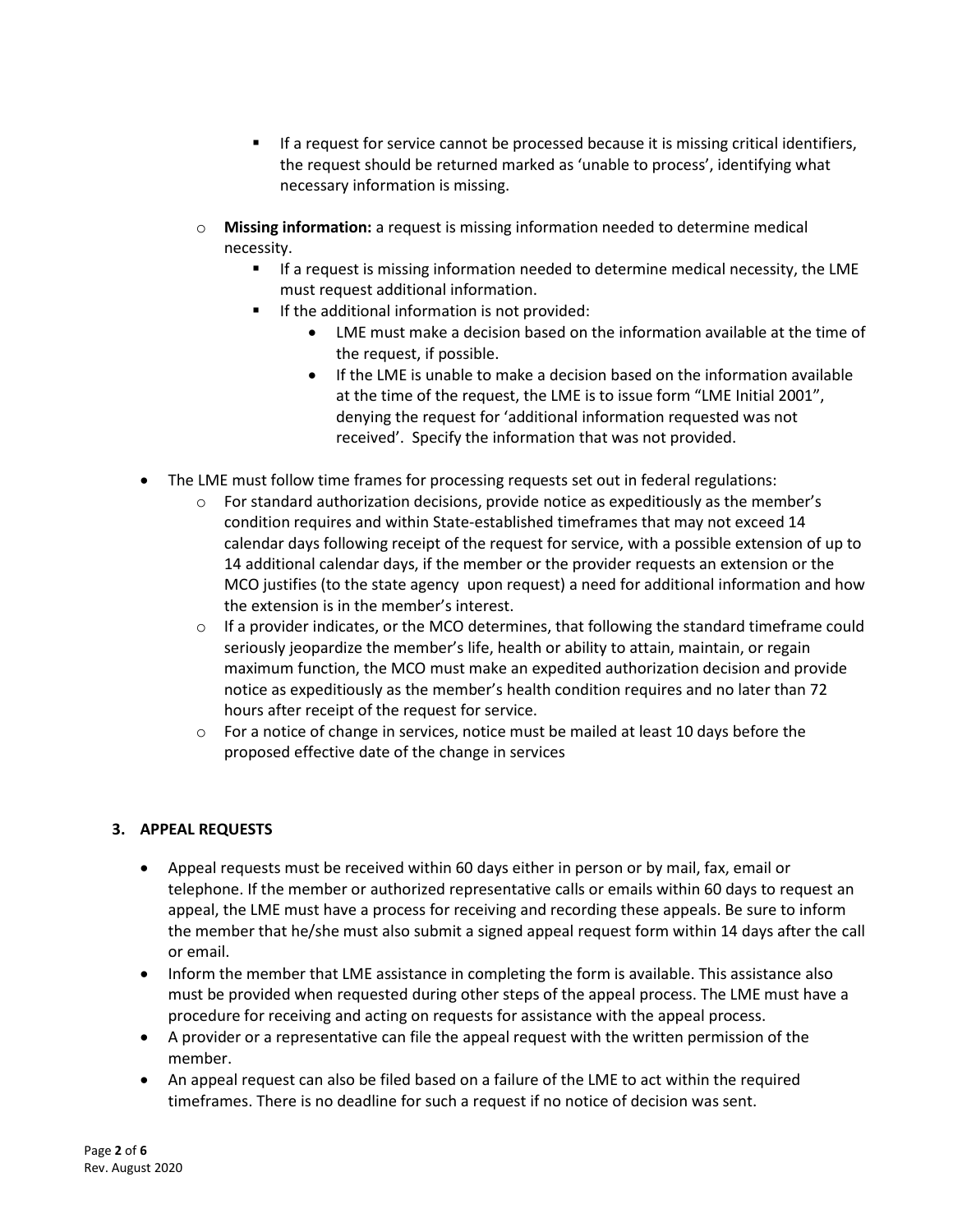• The LME must mail a letter to the member and any named representative confirming that the appeal request was received. The letter must provide ten days to submit information in support of the appeal and information about the process for doing so, including that more time can be requested if needed. The LME need not wait on this information if able to reverse its initial decision without additional information.

### **4. EXPEDITED APPEAL:**

- On the appeal request form or by phone, the member may ask for the appeal to be decided on an expedited basis if the member (or provider) states that waiting thirty (30) days could seriously jeopardize the member's life, physical or mental health, or ability to function. If the provider states in writing that the standard for an expedited review is met, the LME must process the appeal on an expedited basis. If the member requests an expedited review without a provider statement, the LME must determine as soon as possible whether to expedite the appeal.
- If the appeal is expedited, it must be processed within seventy-two (72) hours after the LME receives the request.
- If the request to expedite the appeal is denied, make reasonable efforts to inform the member by phone immediately following that decision. Also mail a written notice within two calendar days after that decision, informing the member that the request was not approved for an expedited review. If a request for expedited appeal is denied, it must be resolved within the standard timeline9(30 days).

#### **5. PROCESSING THE APPEAL REQUEST**

- The appeal decision must be made by a professional who has the appropriate clinical expertise in treating the member's condition or disease. The reviewer must not have made or have been involved in making the initial decision or be a subordinate of any employee who was involved in making the initial decision.
- The member and their representative, family or provider have the right to meet in person with the reviewer to provide information in support of the appeal. The LME must have a procedure for accepting requests by phone or in writing for such a meeting and scheduling the meeting.
- The member and their team also can present new or additional information in writing to support the appeal*.* The LME must have a procedure for receiving this information and forwarding it to the reviewer.
- The member or representative also can request, by phone or in writing, a free copy of the member's entire case file at the LME (or a portion of the case file), including any documents and records that were used to make a decision about services. The member or representative can also request access to the member's medical records. Other information can also be requested, including medical necessity criteria and any processes or standards used in setting coverage limits. The LME must have a procedure for receiving these requests and promptly mailing a copy of the information requested without charge to the member or representative to the extent allowed by HIPAA. A signed release may be required from the member.
- The member or representative also can request by phone or in writing more time to gather information. This request should be granted if reasonable, but the member should be informed that the extension of time will be added to the 30-day time frame.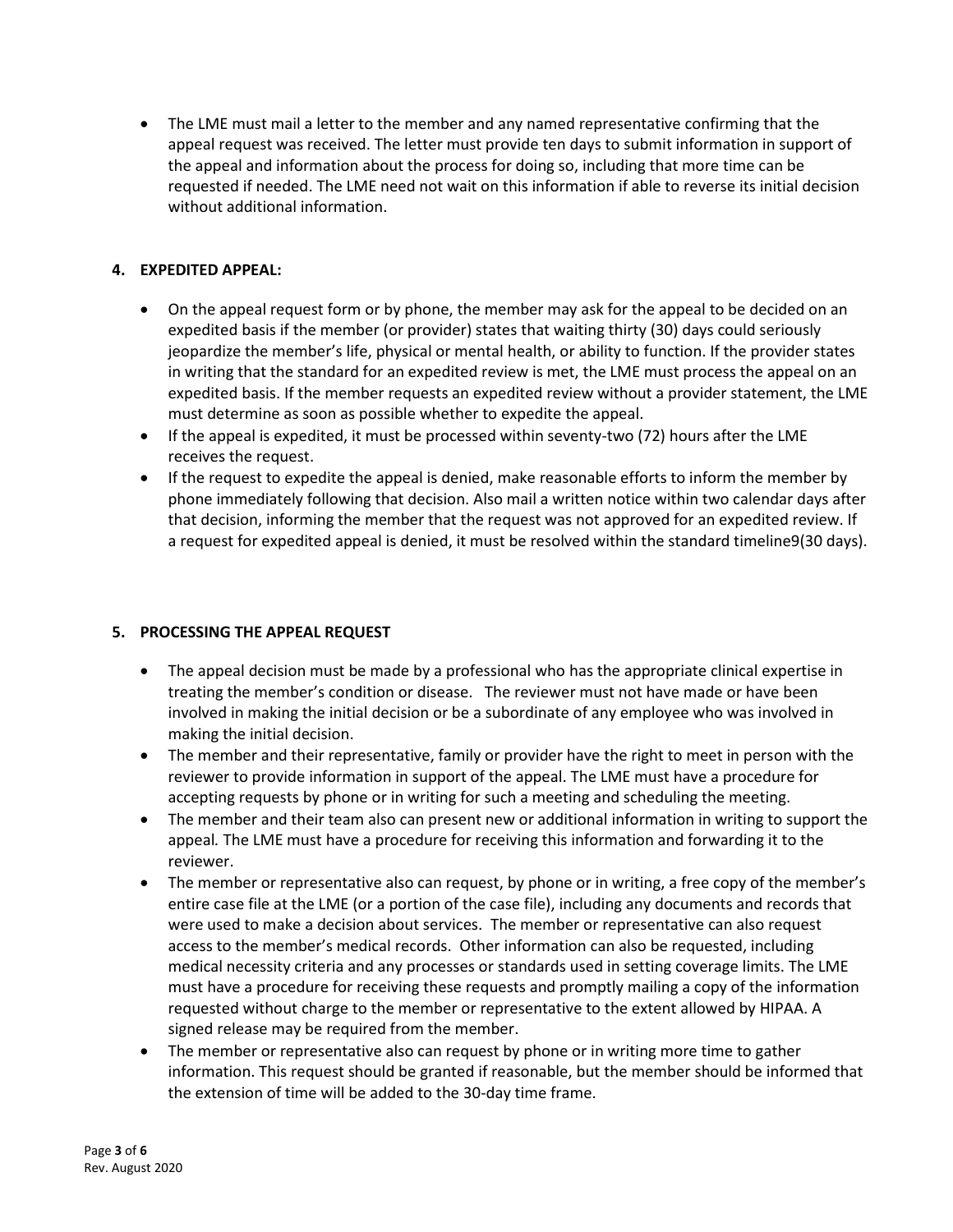• The 30-day time frame also can be extended if the reviewer determines that it is necessary to request additional information. This can be done only if the additional information may help to approve the service request. Notify the member promptly in writing if an extension is necessary, including the reason for the extension, and that the member may file a grievance if he or she disagrees with the reason for the extension.

# **6. STATE FAIR HEARINGS**

- The State Fair Hearing must be requested within 120 days of the date of the LME Notice of Decision. The member should fax, e-mail, mail, or hand deliver a copy of the Hearing Request Form to the LME and the Office of Administrative Hearings (OAH).
- The member may choose anyone as a representative during the appeal. The representative does not need to be an attorney.
- The member can request a State Fair Hearing by fax, by mail, by phone or in-person.
- Unless the member declines mediation, the LME will be contacted by the NC Mediation network to schedule a telephone mediation.
- The member or representative can request by, phone or in writing, a free copy of the member's entire case file at the LME (or a portion of the case file), including any documents and records that were used to make a decision about services. The member or representative can also request access to the member's medical records, Other information can also be requested, including medical necessity criteria and any processes or standards used in setting coverage limits. The LME must have a procedure for receiving these requests and promptly mailing a copy of the information requested free of charge to the member or representative to the extent allowed by HIPAA. A signed release may be required from the member.
- The member can present new information at the mediation which must be considered by the LME. The mediation communications are confidential and may not be used at a fair hearing.
- The LME must implement the ALJ decision or settlement within 72 hours unless otherwise ordered or agreed. If the decision or settlement approves a service for a period of time (e.g. 3 months), the LME must approve that authorization period beginning with the date the decision or settlement is implemented unless the member requests retroactive authorization or unless otherwise agreed to.

# **7. REQUESTING AN EXPEDITED STATE FAIR HEARING**

- If the member needs a faster decision because their life, physical or mental health, or their ability to attain, maintain or regain maximum function is in danger, the member can request an expedited State Fair Hearing.
- When requesting an expedited State Fair Hearing, the request must include information from an appropriately licensed medical professional explaining the need for an expedited hearing.

# **8. CONTINUATION OF BENEFITS PENDING APPEAL (COB)**

- This applies only to changes during an authorization period (LME 2002). This does not apply when there is a denial to take effect following the expiration of an authorization period.
- The member/representative must ask for services to continue at the prior level within 10 days from the date of the Notice, or the effective date of the proposed change in services, whichever is later.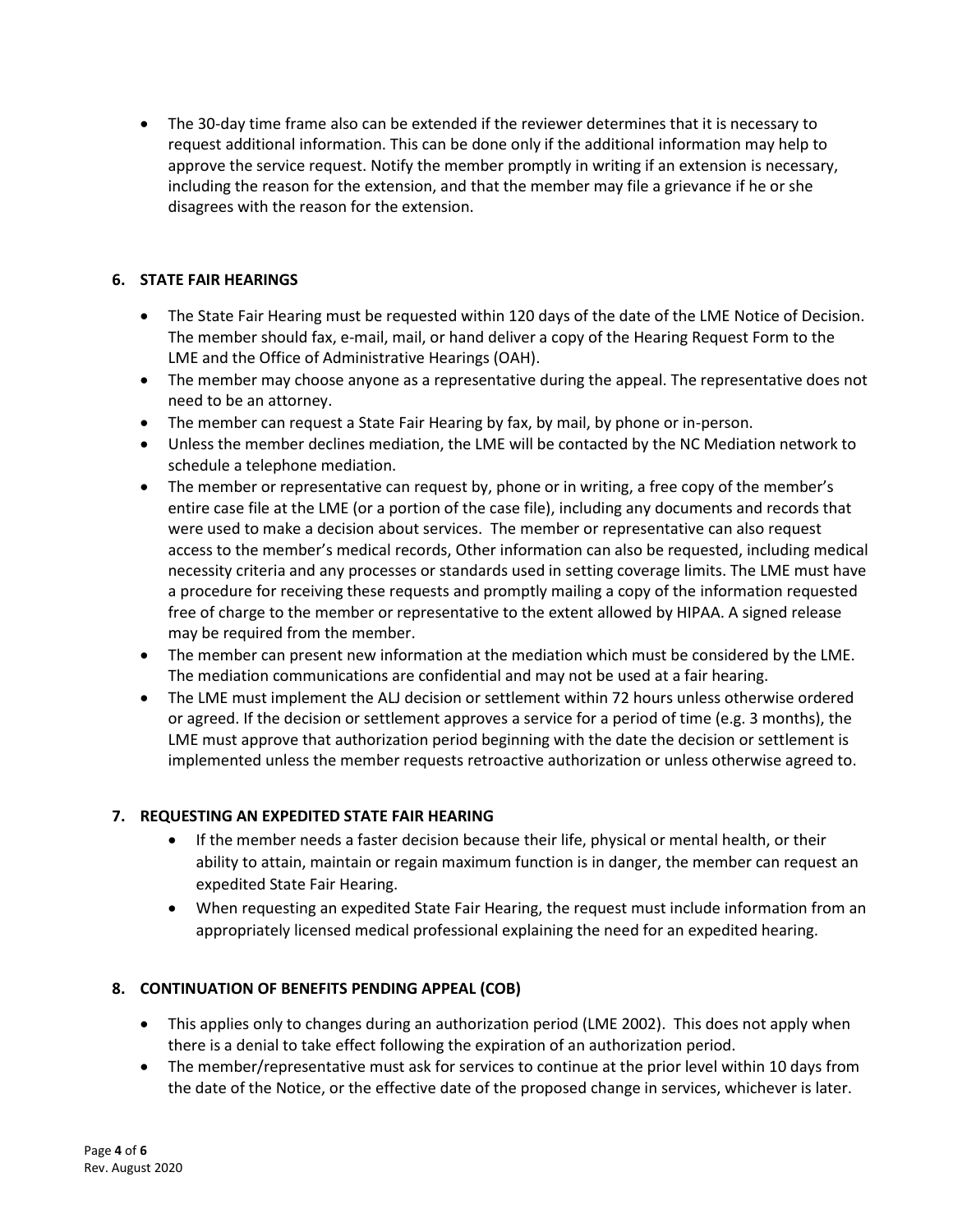- Once COB is in place, it must continue until the appeal is decided, withdrawn or otherwise resolved, even if the authorization period expires before the appeal is decided.
- If the appeal decision upholds or partially upholds the initial decision, the member or representative must request a State Fair Hearing AND ask for services to continue within 10 days of the mailing date of the Notice of Decision for services to continue pending the State Fair Hearing.
- If COB is requested and the appeal upholds the initial decision, the LME may ask the member to repay the cost of the services that were terminated or reduced and then continued during the appeal. Do NOT ask a parent (unless the member is under age 18) or a legal guardian or a provider to repay.
- If the member changes providers while the appeal is pending, transfer the COB authorization to the new provider.

# **9. General Instructions for Adverse Decision Templates**

- All decisions on requests for services or to change or stop an existing service must be in writing using, department developed NABD templates. **Verbal denials are strictly prohibited.**
- The LME must provide a notice with appeal rights, even if the request is for an adult and is being denied because it exceeds clinical policy or waiver limits.
- Denials of requests for out-of-network or out of state services trigger notice and appeal rights for all members under age 21.
- Each CPT/Service Code and Service Description (showing amount of service requested, denied, approved) must appear for each requested service
- The reason for decision must include, as applicable, a detailed clinical rationale for this case, and any information requested and not provided.
- The rationale must address each service denied or partially denied or reduced but may also discuss the array of services as a whole.
- If an Adverse Benefit Determination discontinues or reduces any continuing service, provide a detailed explanation of the change in medical condition or social circumstances since the previous authorization was made, or the other reason why discontinuing or reducing the authorization is appropriate.
- If the Adverse Benefit Determination is to deny an out-of-network referral based on training/experience or availability of providers in-network, the decision must demonstrate that innetwork providers are available and have appropriate training and experience to meet the member's particular needs.
- If the Adverse Benefit Determination is to deny or reduce requested Innovations Waiver services and the requested services exceed the member's resource allocation level budget, the notice must state that if an appeal is requested and if the service request is found on appeal to be medically necessary, the services will be approved.
- Legal authority must list the specific clinical policy section or regulation that was not met for each denied service.
- If the member is under age 21, the notice must include the required EPSDT language. Choose the EPSDT options that apply and specify why the ESPDT criteria are not met.
- Be sure correct phone numbers are on notices and all enclosures
- A nondiscrimination notice must be enclosed with all adverse decision notices.
- For Spanish speakers, be sure to send Spanish versions of notices and all enclosures. The LME must have a system for tracking which beneficiaries are Spanish speakers and must assure that the LME phone number on the notice and enclosures can be easily accessed by Spanish speakers. Language